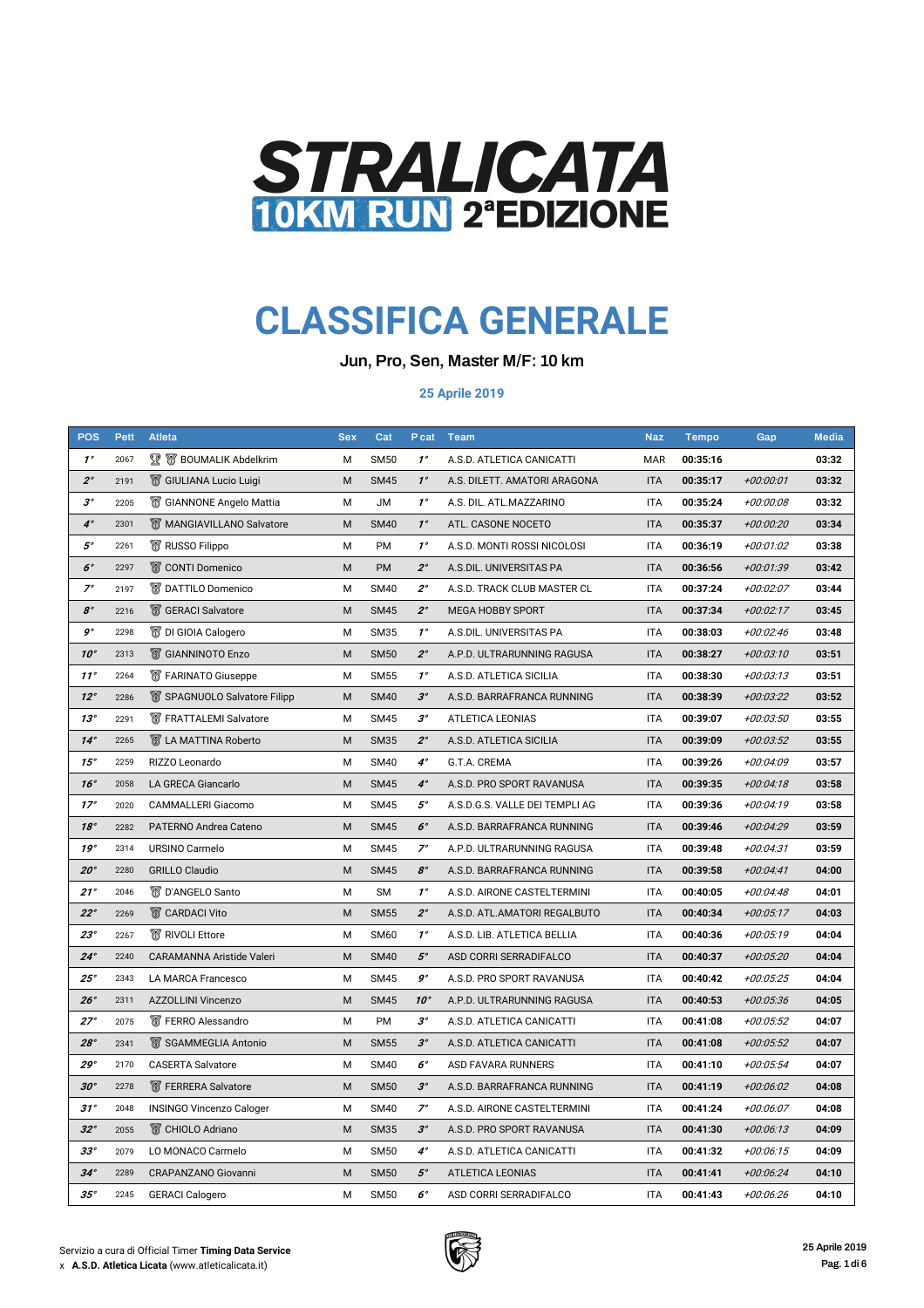| 36°                      | 2206         | <b>GIANNONE Francesco</b>                    | M      | <b>SM55</b>            | $4^\circ$              | A.S. DIL. ATL.MAZZARINO                               | <b>ITA</b>               | 00:41:46             | +00:06:30                | 04:11          |
|--------------------------|--------------|----------------------------------------------|--------|------------------------|------------------------|-------------------------------------------------------|--------------------------|----------------------|--------------------------|----------------|
| $37^\circ$               | 2246         | <b>GIACCIO Salvatore</b>                     | M      | <b>SM45</b>            | $11^\circ$             | ASD CORRI SERRADIFALCO                                | <b>ITA</b>               | 00:41:50             | +00:06:33                | 04:11          |
| 38°                      | 2100         | <b>SCIACCA Calogero</b>                      | M      | <b>SM55</b>            | $5^\circ$              | ATLETICAROSAMARIA                                     | <b>ITA</b>               | 00:41:53             | +00:06:36                | 04:11          |
| 39°                      | 2022         | <b>DONATO Salvatore Giusep</b>               | M      | <b>SM45</b>            | $12^{\circ}$           | A.S.D.G.S. VALLE DEI TEMPLI AG                        | <b>ITA</b>               | 00:41:54             | +00:06:37                | 04:11          |
| $40^\circ$               | 2026         | <b>MANAZZA Giuseppe</b>                      | M      | <b>SM40</b>            | $8^\circ$              | A.S.D.G.S. VALLE DEI TEMPLI AG                        | <b>ITA</b>               | 00:42:00             | $+00:06:43$              | 04:12          |
| 41°                      | 2045         | <b>COSTANZA Pietro</b>                       | M      | <b>SM35</b>            | $4^\circ$              | A.S.D. AIRONE CASTELTERMINI                           | <b>ITA</b>               | 00:42:09             | +00:06:52                | 04:13          |
| $42^\circ$               | 2102         | <b>VINCI Maurizio</b>                        | M      | <b>SM45</b>            | $13^\circ$             | ATLETICAROSAMARIA                                     | <b>ITA</b>               | 00:42:10             | +00:06:54                | 04:13          |
| $43^\circ$               | 2336         | RUSSO Calogero                               | M      | <b>SM55</b>            | $6^\circ$              | A.POL. D. MARATHON CLUB HAENNA                        | <b>ITA</b>               | 00:42:20             | +00:07:03                | 04:14          |
| $44^\circ$               | 2053         | <b>TAFFARI Giuseppe</b>                      | M      | <b>SM45</b>            | $14^\circ$             | A.S. DIL. POL. MENFI '95                              | <b>ITA</b>               | 00:42:29             | $+00:07:12$              | 04:15          |
| $45^\circ$               | 2340         | <b>&amp; CAMMALLERI Giacomo</b>              | М      | <b>SM</b>              | $2^{\circ}$            | <b>MARATONETI GENOVESI</b>                            | <b>ITA</b>               | 00:42:39             | +00:07:22                | 04:16          |
| 46°                      | 2095         | <b>W</b> INGUANTA Giuseppe                   | M      | <b>SM60</b>            | $2^{\circ}$            | ATLETICAROSAMARIA                                     | <b>ITA</b>               | 00:42:40             | +00:07:23                | 04:16          |
| $47^\circ$               | 2234         | <b>AUGELLO Francesco Salvat</b>              | M      | <b>SM35</b>            | $5^\circ$              | <b>MARATHON CALTANISSETTA</b>                         | <b>ITA</b>               | 00:42:41             | +00:07:24                | 04:16          |
| 48°                      | 2039         | <b>MARCIANTE Giuseppe</b>                    | M      | <b>SM45</b>            | 15°                    | A.S.D. MARATHON CLUB SCIACCA                          | <b>ITA</b>               | 00:42:44             | +00:07:28                | 04:16          |
| 49°                      | 2025         | LO DESTRO Luigi                              | M      | <b>SM45</b>            | 16°                    | A.S.D.G.S. VALLE DEI TEMPLI AG                        | <b>ITA</b>               | 00:42:52             | +00:07:35                | 04:17          |
| 50°                      | 2293         | <b>MURATORE Francesco</b>                    | M      | <b>SM40</b>            | $9^\circ$              | <b>ATLETICA LEONIAS</b>                               | <b>ITA</b>               | 00:42:53             | +00:07:36                | 04:17          |
| 51°                      | 2064         | <b>SICURELLI Francesco</b>                   | M      | <b>SM45</b>            | $17^\circ$             | A.S.D. PRO SPORT RAVANUSA                             | <b>ITA</b>               | 00:42:54             | +00:07:37                | 04:17          |
| $52^{\circ}$             | 2108         | <b>BALLACCHINO Alessandro</b>                | M      | <b>SM40</b>            | $10^{\circ}$           | <b>ATLETICA LICATA</b>                                | <b>ITA</b>               | 00:42:55             | +00:07:38                | 04:17          |
| 53°                      | 2054         | <b>ALIO Terenzio</b>                         | M      | <b>SM40</b>            | $11^{\circ}$           | A.S.D. PRO SPORT RAVANUSA                             | <b>ITA</b>               | 00:42:58             | +00:07:41                | 04:18          |
| $54^\circ$               | 2220         | <b>STEFANINI Gaetano</b>                     | M      | <b>SM45</b>            | 18°                    | <b>NISCEMI RUNNING</b>                                | <b>ITA</b>               | 00:42:59             | +00:07:42                | 04:18          |
| 55°                      | 2279         | S GIULIANA Damiano                           | M      | <b>SM</b>              | $3^\circ$              | A.S.D. BARRAFRANCA RUNNING                            | <b>ITA</b>               | 00:43:03             | $+00:07:46$              | 04:18          |
| 56°                      | 2012         | <b>CANALE Giuseppe</b>                       | M      | <b>SM50</b>            | $7^\circ$              | A.S.D. POL. ATHLON RIBERA                             | <b>ITA</b>               | 00:43:06             | +00:07:49                | 04:19          |
| $57^\circ$               | 2063         | $\mathbb{R}$ $\mathbb{S}$ SCIBETTA Liliana   | F      | <b>SF40</b>            | $1^{\circ}$            | A.S.D. PRO SPORT RAVANUSA                             | <b>ITA</b>               | 00:43:16             | +00:07:59                | 04:20          |
| 58°                      | 2010         | <b>CAGNINA Domenico</b>                      | M      | <b>SM45</b>            | 19°                    | A.S.D. POL. ATHLON RIBERA                             | <b>ITA</b>               | 00:43:21             | +00:08:04                | 04:20          |
| 59°                      | 2335         | <b>W</b> RINDONE Francesco Paolo             | M      | <b>SM60</b>            | $3^\circ$              | A.POL. D. MARATHON CLUB HAENNA                        | <b>ITA</b>               | 00:43:28             | $+00:08:11$              | 04:21          |
| $60^\circ$               | 2099         | <b>SALAMONE Nicolo</b>                       | M      | <b>SM45</b>            | $20^\circ$             | ATLETICAROSAMARIA                                     | <b>ITA</b>               | 00:43:28             | $+00:08:11$              | 04:21          |
| $61^\circ$               | 2101         | <b>VASSALLO TODARO Giusep</b>                | М      | <b>SM</b>              | $4^\circ$              | ATLETICAROSAMARIA                                     | <b>ITA</b>               | 00:43:34             | $+00:08:17$              | 04:21          |
| $62^\circ$               | 2318         | <b>AVARELLO Mario</b>                        | M      | <b>SM40</b>            | $12^\circ$             | <b>RUNCARD</b>                                        | <b>ITA</b>               | 00:43:47             | +00:08:30                | 04:23          |
| $63^\circ$               | 2239         | <b>ALLEGRO Giuseppe</b>                      | M      | <b>SM45</b>            | $21^\circ$             | ASD CORRI SERRADIFALCO                                | <b>ITA</b>               | 00:43:51             | +00:08:34                | 04:23          |
| $64^\circ$               | 2288         | <b>BRUNO Francesco</b>                       | M      | <b>SM</b>              | $5^\circ$              | <b>ATLETICA LEONIAS</b>                               | <b>ITA</b>               | 00:43:51             | +00:08:35                | 04:23          |
| $65^\circ$               | 2078         | <b>GLORIA Angelo</b>                         | M      | <b>SM50</b>            | $\mathcal{S}^{\circ}$  | A.S.D. ATLETICA CANICATTI                             | <b>ITA</b>               | 00:43:55             | +00:08:38                | 04:24          |
| 66°                      | 2275         | <b>BONGARRA' Sebastiano</b>                  | M      | <b>SM45</b>            | $22^\circ$             | A.S.D. BARRAFRANCA RUNNING                            | <b>ITA</b>               | 00:43:58             | +00:08:41                | 04:24          |
| $67^\circ$               | 2217         | <b>GIAMPORCARO Antonino</b>                  | M      | <b>SM45</b>            | $23^\circ$             | <b>MEGA HOBBY SPORT</b>                               | <b>ITA</b>               | 00:44:00             | +00:08:43                | 04:24          |
| 68°                      | 2052         | <b>PUCCIO Antonino</b>                       | M      | <b>SM50</b>            | $9^\circ$              | A.S. DIL. POL. MENFI '95                              | <b>ITA</b>               | 00:44:04             | +00:08:47                | 04:24          |
| 69°                      | 2074         | <b>FERRARO Antonio</b>                       | M      | <b>SM35</b>            | $6^\circ$              | A.S.D. ATLETICA CANICATTI                             | <b>ITA</b>               | 00:44:06             | +00:08:49                | 04:25          |
| $70^\circ$               | 2096         | LO GIUDICE Gioacchino                        | M      | <b>SM50</b>            | $10^{\circ}$           | ATLETICAROSAMARIA                                     | <b>ITA</b>               | 00:44:13             | +00:08:56                | 04:25          |
| $71^\circ$               | 2257         | <b>VACCARO Giuseppe</b>                      | M      | <b>SM55</b>            | $7^\circ$              | ASD CORRI SERRADIFALCO                                | <b>ITA</b>               | 00:44:19             | +00:09:02                | 04:26          |
| $72^\circ$               | 2187         | <b>CUFFARO Giuseppe</b>                      | M      | <b>SM45</b>            | $24^\circ$             | A.S. DILETT. AMATORI ARAGONA                          | <b>ITA</b>               | 00:44:24             | +00:09:07                | 04:26          |
| $73^\circ$               | 2322         | DI LIBERTO Rosario Maria Da                  | M      | <b>SM45</b>            | $25^\circ$             | <b>RUNCARD</b>                                        | <b>ITA</b>               | 00:44:39             | +00:09:22                | 04:28          |
| $74^\circ$               | 2180         | <b>图 PUMA Maria</b>                          | F      | <b>SF40</b>            | $2^{\circ}$            | <b>ASD FAVARA RUNNERS</b>                             | <b>ITA</b>               | 00:44:41             | +00:09:24                | 04:28          |
| $75^\circ$               | 2201         | LO BRUTTO Pietro                             | М      | <b>SM50</b>            | $11^\circ$             | A.S.D. TRACK CLUB MASTER CL                           | <b>ITA</b>               | 00:44:44             | +00:09:28                | 04:28          |
| $76^\circ$               | 2013         | <b>CARUBIA Michele</b>                       | M      | <b>SM</b>              | $6^\circ$              | A.S.D. POL. ATHLON RIBERA                             | <b>ITA</b>               | 00:44:56             | +00:09:39                | 04:30          |
| $77^\circ$               | 2117         | <b>CICATELLO Tommaso</b>                     | М      | <b>SM45</b>            | 26°                    | <b>ATLETICA LICATA</b>                                | <b>ITA</b>               | 00:44:57             | +00:09:40                | 04:30          |
| $78^\circ$               | 2049         | <b>PETRAROLI Michele</b>                     | M      | <b>SM40</b>            | $13^\circ$             | A.S.D. AIRONE CASTELTERMINI                           | <b>ITA</b>               | 00:44:58             | +00:09:41                | 04:30          |
| $79^\circ$               | 2315         | PECORARO Calogero                            | М      | <b>SM45</b>            | $27^\circ$             | RUNCARD E.P.S. - ASD FRADICI RUNNER                   | <b>ITA</b>               | 00:44:58             | +00:09:41                | 04:30          |
| $80^\circ$               | 2312         | <b>FANARA Giuseppe</b>                       | M      | <b>SM50</b>            | $12^{\circ}$           | A.P.D. ULTRARUNNING RAGUSA                            | <b>ITA</b>               | 00:45:01             | +00:09:44                | 04:30          |
| 81°                      | 2300         | <b>SCIME' Giuseppe</b>                       | М      | <b>SM45</b>            | 28°                    | ASD POLISPORTIVA PEGASO ATHLET                        | <b>ITA</b>               | 00:45:04             | +00:09:47                | 04:30          |
| $82^\circ$               | 2228         | <b>&amp; GRANVILLANO Laura</b>               | F      | <b>SF45</b>            | $1^{\circ}$            | A.S.D. ATLETICA GELA                                  | <b>ITA</b>               | 00:45:08             | +00:09:52                | 04:31          |
| $83^\circ$               | 2332         | <b>CONFORTO Mauro</b>                        | M      | <b>SM</b>              | $7^\circ$              | RUNCARD E.P.S. - A.S.D. "PODISTICA SAL                | <b>ITA</b>               | 00:45:14<br>00:45:17 | +00:09:57                | 04:31          |
| $84^\circ$<br>$85^\circ$ | 2118         | <b>COSTANZINO Angelo</b><br>SILLITTI Corrado | M      | <b>SM</b><br><b>SM</b> | $8^\circ$<br>$9^\circ$ | <b>ATLETICA LICATA</b><br>A.S.D. TRACK CLUB MASTER CL | <b>ITA</b>               |                      | +00:10:01                | 04:32          |
| 86°                      | 2203<br>2168 | <b>AZZARETTO Antonio</b>                     | M<br>M | <b>SM45</b>            | 29°                    | <b>ASD FAVARA RUNNERS</b>                             | <b>ITA</b><br><b>ITA</b> | 00:45:24<br>00:45:31 | +00:10:07<br>$+00:10:15$ | 04:32<br>04:33 |
| $87^\circ$               | 2011         | <b>CAGNINA Filippo</b>                       | M      | <b>SM50</b>            | 13°                    | A.S.D. POL. ATHLON RIBERA                             | <b>ITA</b>               | 00:45:32             | $+00:10:15$              | 04:33          |
|                          |              |                                              |        |                        |                        |                                                       |                          |                      |                          |                |

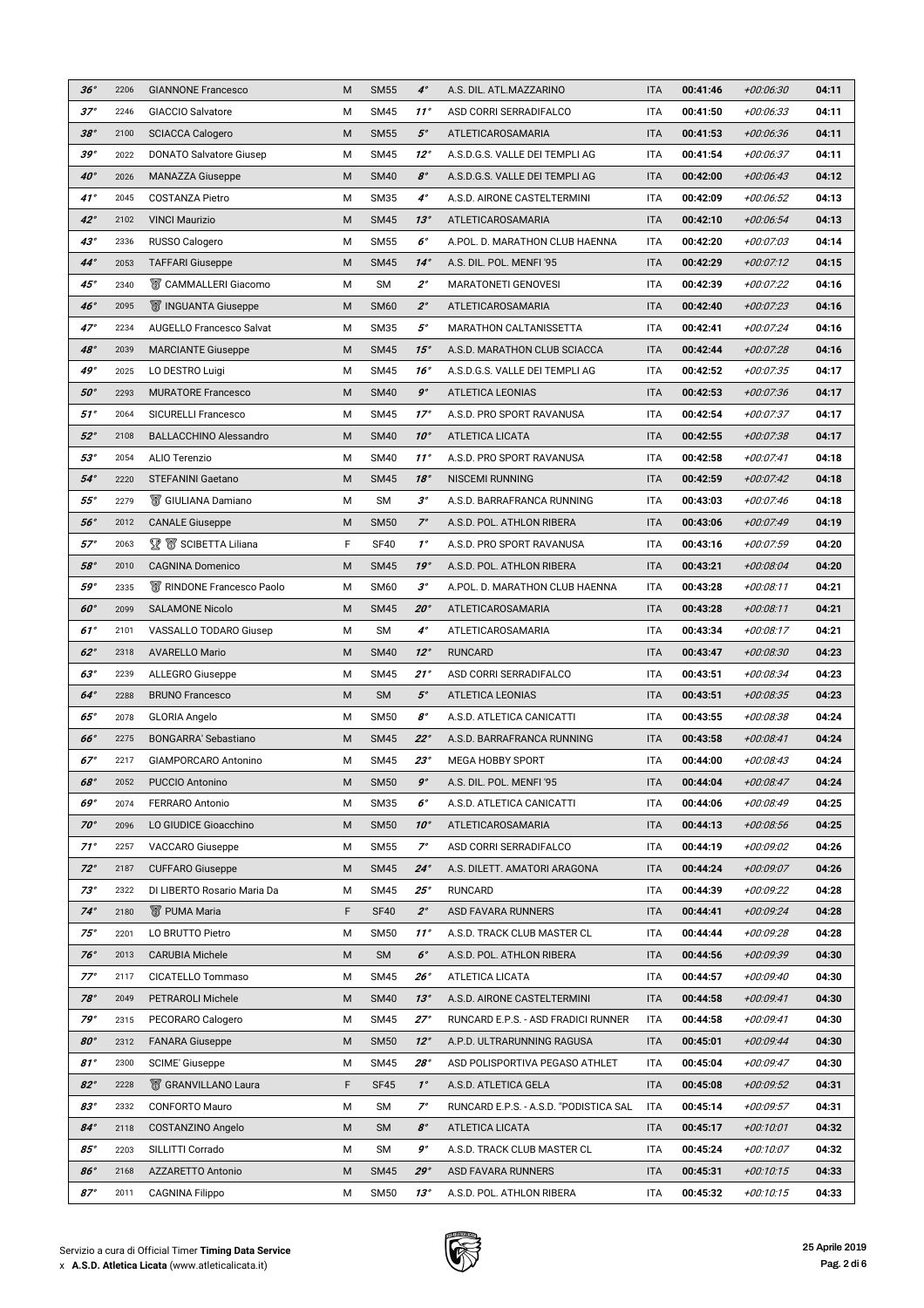| 88°         | 2186 | <b>COLLURA Giuseppe</b>           | M | <b>SM</b>   | $10^{\circ}$          | A.S. DILETT. AMATORI ARAGONA           | <b>ITA</b> | 00:45:36 | $+00:10:19$ | 04:34 |
|-------------|------|-----------------------------------|---|-------------|-----------------------|----------------------------------------|------------|----------|-------------|-------|
| 89°         | 2253 | <b>LOMBARDO Alessandro</b>        | M | <b>SM45</b> | 30°                   | ASD CORRI SERRADIFALCO                 | <b>ITA</b> | 00:45:43 | +00:10:27   | 04:34 |
| 90°         | 2290 | <b>DI LEONFORTE Salvatore</b>     | M | <b>SM45</b> | $31^\circ$            | <b>ATLETICA LEONIAS</b>                | <b>ITA</b> | 00:45:51 | $+00:10:34$ | 04:35 |
| 91°         | 2292 | <b>IPSALE Enrico</b>              | M | <b>SM45</b> | $32^{\circ}$          | <b>ATLETICA LEONIAS</b>                | <b>ITA</b> | 00:45:51 | +00:10:35   | 04:35 |
| 92°         | 2333 | <b>FERRUCCI Antonino</b>          | M | <b>SM50</b> | $14^\circ$            | RUNCARD E.P.S. - A.S.D. "PODISTICA SAL | <b>ITA</b> | 00:45:57 | +00:10:40   | 04:36 |
| 93°         | 2017 | <b>BALISTRERI Vincenzo</b>        | M | <b>SM45</b> | $33^\circ$            | A.S.D.G.S. VALLE DEI TEMPLI AG         | <b>ITA</b> | 00:45:57 | +00:10:40   | 04:36 |
| $94^\circ$  | 2256 | <b>RAIMONDI Giuseppe</b>          | M | <b>SM45</b> | $34^\circ$            | ASD CORRI SERRADIFALCO                 | <b>ITA</b> | 00:46:00 | $+00:10:44$ | 04:36 |
| 95°         | 2219 | <b>AVILA Ignazio</b>              | M | <b>SM35</b> | $7^\circ$             | <b>NISCEMI RUNNING</b>                 | <b>ITA</b> | 00:46:03 | +00:10:46   | 04:36 |
| 96°         | 2329 | <b>W</b> RAIMONDI Carmelinda      | F | <b>SF40</b> | $3^\circ$             | <b>RUNCARD</b>                         | <b>ITA</b> | 00:46:05 | +00:10:48   | 04:37 |
| $97^\circ$  | 2140 | <b>MOSCATO Mario</b>              | M | <b>SM45</b> | $35^\circ$            | <b>ATLETICA LICATA</b>                 | <b>ITA</b> | 00:46:05 | +00:10:48   | 04:37 |
| 98°         | 2299 | <b>LA SCALA Mario</b>             | M | <b>SM</b>   | $11^\circ$            | A.S. DIL. MARATHON MISILMERI           | <b>ITA</b> | 00:46:12 | +00:10:55   | 04:37 |
| 99°         | 2266 | MUSCARA' Ugo Valerio              | M | <b>SM40</b> | $14^\circ$            | A.S.D. ATLETICA SICILIA                | <b>ITA</b> | 00:46:18 | $+00:11:01$ | 04:38 |
| 100°        | 2103 | <b>AGNELLO Giuseppe</b>           | M | <b>SM50</b> | 15°                   | <b>ATLETICA LICATA</b>                 | <b>ITA</b> | 00:46:20 | $+00:11:03$ | 04:38 |
| 101°        | 2176 | <b>LA PORTA Francesco</b>         | M | <b>SM45</b> | 36°                   | <b>ASD FAVARA RUNNERS</b>              | <b>ITA</b> | 00:46:23 | $+00:11:06$ | 04:38 |
| 102°        | 2014 | <b>CURALLO Nicolo'</b>            | M | <b>SM45</b> | $37^\circ$            | A.S.D. POL. ATHLON RIBERA              | <b>ITA</b> | 00:46:24 | $+00:11:07$ | 04:38 |
| 103°        | 2192 | PANTALENA Calogero                | M | <b>SM55</b> | $\mathcal{S}^{\circ}$ | A.S. DILETT. AMATORI ARAGONA           | <b>ITA</b> | 00:46:26 | $+00:11:10$ | 04:39 |
| $104^\circ$ | 2254 | <b>MONTANTE Vincenzo</b>          | M | <b>SM</b>   | $12^\circ$            | ASD CORRI SERRADIFALCO                 | <b>ITA</b> | 00:46:30 | $+00:11:13$ | 04:39 |
| 105°        | 2338 | <b>TIMPANARO Danilo</b>           | M | <b>SM</b>   | $13^\circ$            | A.POL. D. MARATHON CLUB HAENNA         | <b>ITA</b> | 00:46:30 | $+00:11:13$ | 04:39 |
| 106°        | 2066 | <b>STAGNITTO Salvatore Felice</b> | M | <b>SM45</b> | 38°                   | A.S.D. PRO SPORT RAVANUSA              | <b>ITA</b> | 00:46:31 | $+00:11:14$ | 04:39 |
| $107^\circ$ | 2127 | <b>IETRO Salvatore Fabio</b>      | м | <b>SM50</b> | 16°                   | <b>ATLETICA LICATA</b>                 | <b>ITA</b> | 00:46:33 | $+00:11:16$ | 04:39 |
| 108°        | 2024 | LO DESTRO Felice                  | M | <b>SM50</b> | $17^\circ$            | A.S.D.G.S. VALLE DEI TEMPLI AG         | <b>ITA</b> | 00:46:35 | $+00:11:18$ | 04:40 |
| 109°        | 2047 | D'ANNA Vincenzo                   | M | <b>SM60</b> | $4^\circ$             | A.S.D. AIRONE CASTELTERMINI            | <b>ITA</b> | 00:46:47 | $+00:11:31$ | 04:41 |
| 110°        | 2169 | <b>BENNARDO Antonio</b>           | M | <b>SM50</b> | 18°                   | <b>ASD FAVARA RUNNERS</b>              | <b>ITA</b> | 00:46:51 | $+00:11:35$ | 04:41 |
| 111°        | 2221 | <b>ALABISO Francesco</b>          | M | <b>SM45</b> | 39°                   | A.S.D. ATLETICA GELA                   | <b>ITA</b> | 00:46:55 | +00:11:38   | 04:41 |
| 112°        | 2317 | <b>VELLA Luigi</b>                | M | <b>SM40</b> | $15^\circ$            | RUNCARD E.P.S. - ASD FRADICI RUNNER    | <b>ITA</b> | 00:46:55 | $+00:11:38$ | 04:41 |
| 113°        | 2112 | <b>BONA Vincenzo</b>              | M | <b>SM50</b> | 19°                   | <b>ATLETICA LICATA</b>                 | <b>ITA</b> | 00:47:08 | $+00:11:51$ | 04:43 |
| $114^\circ$ | 2126 | <b>IETRO Edmondo</b>              | M | <b>SM45</b> | $40^\circ$            | <b>ATLETICA LICATA</b>                 | <b>ITA</b> | 00:47:08 | $+00:11:51$ | 04:43 |
| 115°        | 2062 | <b>SCIARRATTA Alfonso</b>         | M | <b>SM60</b> | $5^\circ$             | A.S.D. PRO SPORT RAVANUSA              | <b>ITA</b> | 00:47:12 | $+00:11:55$ | 04:43 |
| 116°        | 2258 | <b>VACCARO Salvatore</b>          | M | <b>SM60</b> | $6^\circ$             | ASD CORRI SERRADIFALCO                 | <b>ITA</b> | 00:47:14 | $+00:11:57$ | 04:43 |
| $117^\circ$ | 2337 | SGRO' Angelo                      | M | <b>SM70</b> | $1^{\circ}$           | A.POL. D. MARATHON CLUB HAENNA         | <b>ITA</b> | 00:47:19 | +00:12:02   | 04:44 |
| 118°        | 2097 | <b>MANGIAVILLANO Rosario</b>      | M | <b>SM50</b> | $20^\circ$            | ATLETICAROSAMARIA                      | <b>ITA</b> | 00:47:19 | +00:12:02   | 04:44 |
| 119°        | 2202 | <b>MANGIONE Saverio</b>           | M | <b>SM50</b> | $21^\circ$            | A.S.D. TRACK CLUB MASTER CL            | <b>ITA</b> | 00:47:29 | $+00:12:12$ | 04:45 |
| $120^\circ$ | 2071 | <b>FANARA Gianluca</b>            | M | <b>SM35</b> | $8^\circ$             | A.S.D. ATLETICA CANICATTI              | <b>ITA</b> | 00:47:34 | $+00:12:18$ | 04:45 |
| 121°        | 2084 | <b>ZUCCHETTO Marzio</b>           | M | <b>SM40</b> | 16°                   | A.S.D. ATLETICA CANICATTI              | <b>ITA</b> | 00:47:34 | $+00:12:18$ | 04:45 |
| $122^\circ$ | 2080 | <b>LO VERME Rosario</b>           | M | <b>SM50</b> | $22^\circ$            | A.S.D. ATLETICA CANICATTI              | <b>ITA</b> | 00:47:35 | $+00:12:18$ | 04:46 |
| 123°        | 2255 | <b>W</b> PIAZZA Carmela           | F | <b>SF50</b> | $1^{\circ}$           | ASD CORRI SERRADIFALCO                 | <b>ITA</b> | 00:47:45 | +00:12:28   | 04:46 |
| $124^\circ$ | 2287 | STRAZZANTI Michele                | M | <b>SM65</b> | $1^{\circ}$           | A.S.D. BARRAFRANCA RUNNING             | <b>ITA</b> | 00:47:47 | +00:12:30   | 04:47 |
| $125^\circ$ | 2188 | <b>GAMBINO Antonino</b>           | M | <b>SM45</b> | $41^\circ$            | A.S. DILETT. AMATORI ARAGONA           | <b>ITA</b> | 00:47:48 | +00:12:31   | 04:47 |
| 126°        | 2137 | MILAZZO Angelo                    | M | <b>SM45</b> | $42^\circ$            | <b>ATLETICA LICATA</b>                 | <b>ITA</b> | 00:47:55 | $+00:12:39$ | 04:47 |
| $127^\circ$ | 2087 | <b>CORSENTINO Nicolo'</b>         | M | <b>SM</b>   | $14^\circ$            | A.S.D. PASSIONE CORSA RIBERA           | <b>ITA</b> | 00:47:59 | $+00:12:42$ | 04:48 |
| 128°        | 2208 | <b>SPAGLIARISI Roberto</b>        | M | <b>SM50</b> | $23^\circ$            | A.S. DIL. ATL.MAZZARINO                | <b>ITA</b> | 00:48:02 | $+00:12:45$ | 04:48 |
| 129°        | 2031 | <b>PATTI Melchiorre</b>           | M | <b>SM50</b> | $24^\circ$            | A.S.D.G.S. VALLE DEI TEMPLI AG         | <b>ITA</b> | 00:48:04 | +00:12:47   | 04:48 |
| $130^\circ$ | 2015 | PIRUZZO Angelo Giuseppe           | M | <b>SM55</b> | $9^\circ$             | A.S.D. POL. ATHLON RIBERA              | <b>ITA</b> | 00:48:10 | $+00:12:54$ | 04:49 |
| 131°        | 2164 | <b>MARCIANTE Giuseppe</b>         | M | <b>SM50</b> | $25^\circ$            | A.S. DILETT. LA TARTARUGA              | <b>ITA</b> | 00:48:18 | +00:13:01   | 04:50 |
| 132°        | 2036 | <b>BONO Vito</b>                  | M | <b>SM50</b> | $26^\circ$            | A.S.D. MARATHON CLUB SCIACCA           | <b>ITA</b> | 00:48:20 | +00:13:03   | 04:50 |
| 133°        | 2251 | <b>GUTTILLA Salvatore</b>         | M | <b>SM40</b> | $17^\circ$            | ASD CORRI SERRADIFALCO                 | <b>ITA</b> | 00:48:20 | +00:13:04   | 04:50 |
| $134^\circ$ | 2270 | <b>LIONTI Melissa</b>             | F | <b>SF40</b> | $4^\circ$             | <b>ATLETICA ENNA</b>                   | <b>ITA</b> | 00:48:21 | $+00:13:04$ | 04:50 |
| 135°        | 2027 | <b>W</b> MANGANELLO Stefano       | M | <b>SM65</b> | $2^{\circ}$           | A.S.D.G.S. VALLE DEI TEMPLI AG         | <b>ITA</b> | 00:48:22 | +00:13:05   | 04:50 |
| 136°        | 2166 | <b>SCADUTO Domenico</b>           | M | <b>SM55</b> | $10^{\circ}$          | A.S. DILETT. LA TARTARUGA              | <b>ITA</b> | 00:48:22 | +00:13:05   | 04:50 |
| $137^\circ$ | 2323 | <b>GUARNERI Leonardo</b>          | M | <b>SM35</b> | $9^\circ$             | <b>RUNCARD</b>                         | <b>ITA</b> | 00:48:53 | +00:13:37   | 04:53 |
| 138°        | 2181 | <b>RUSSELLO Giuseppe</b>          | M | <b>SM40</b> | 18°                   | <b>ASD FAVARA RUNNERS</b>              | <b>ITA</b> | 00:48:55 | +00:13:38   | 04:54 |
| 139°        | 2321 | <b>CASUCCIO Carmelo</b>           | M | <b>SM35</b> | $10^{\circ}$          | <b>RUNCARD</b>                         | <b>ITA</b> | 00:48:56 | +00:13:39   | 04:54 |

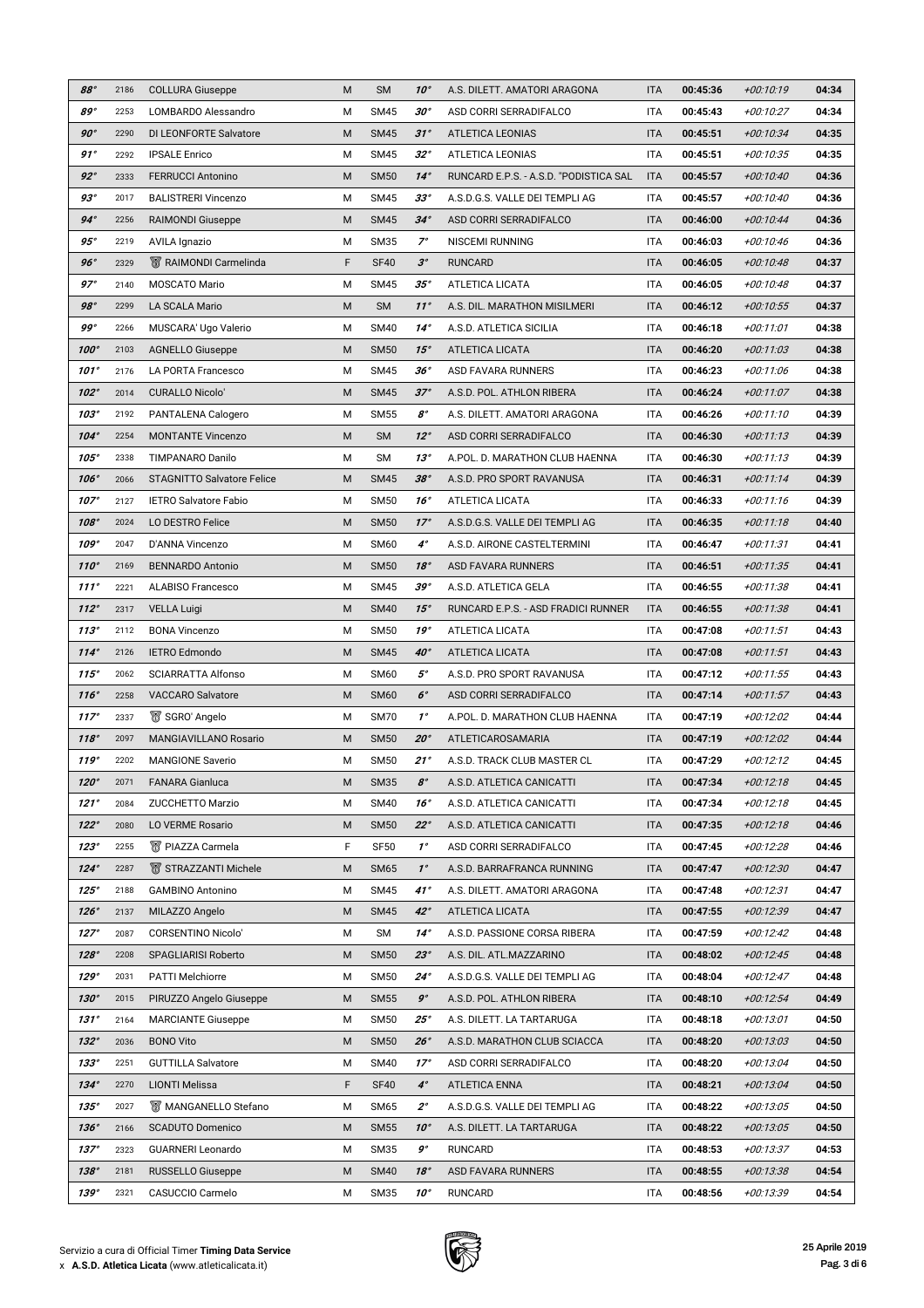| $140^\circ$ | 2134 | <b>LICATA Giuseppe</b>              | M | <b>SM35</b> | $11^\circ$   | <b>ATLETICA LICATA</b>         | <b>ITA</b> | 00:48:57 | +00:13:40   | 04:54 |
|-------------|------|-------------------------------------|---|-------------|--------------|--------------------------------|------------|----------|-------------|-------|
| 141°        | 2158 | <b>LENTINI Salvatore</b>            | М | <b>SM55</b> | $11^{\circ}$ | A.S. DILETT. LA TARTARUGA      | <b>ITA</b> | 00:48:59 | $+00:13:43$ | 04:54 |
| $142^\circ$ | 2138 | <b>MONTANA Rosario</b>              | M | <b>SM40</b> | 19°          | <b>ATLETICA LICATA</b>         | <b>ITA</b> | 00:49:10 | $+00:13:53$ | 04:55 |
| 143°        | 2157 | <b>VICARI Giuseppe</b>              | M | <b>SM</b>   | 15°          | <b>ATLETICA LICATA</b>         | <b>ITA</b> | 00:49:12 | $+00:13:55$ | 04:55 |
| $144^\circ$ | 2308 | <b>MUGNAS Emanuele</b>              | M | <b>SM55</b> | $12^\circ$   | ASD NO AL DOPING RAGUSA        | <b>ITA</b> | 00:49:16 | $+00:13:59$ | 04:56 |
| $145^\circ$ | 2179 | <b>PISTRITTO Calogero</b>           | М | <b>SM45</b> | $43^\circ$   | <b>ASD FAVARA RUNNERS</b>      | <b>ITA</b> | 00:49:19 | +00:14:02   | 04:56 |
| 146°        | 2051 | <b>窗 CIULLA Francesco</b>           | M | <b>SM70</b> | $2^{\circ}$  | A.S. DIL. POL. MENFI '95       | <b>ITA</b> | 00:49:20 | $+00:14:04$ | 04:56 |
| $147^\circ$ | 2328 | PULICHINO Giovanni                  | М | <b>SM40</b> | $20^{\circ}$ | <b>RUNCARD</b>                 | <b>ITA</b> | 00:49:27 | $+00:14:10$ | 04:57 |
| 148°        | 2177 | <b>MAROTTA Antonio</b>              | M | <b>SM40</b> | $21^\circ$   | <b>ASD FAVARA RUNNERS</b>      | <b>ITA</b> | 00:49:32 | $+00:14:15$ | 04:57 |
| 149°        | 2030 | NARDELLO Gioacchino                 | М | <b>SM55</b> | 13°          | A.S.D.G.S. VALLE DEI TEMPLI AG | <b>ITA</b> | 00:49:33 | $+00:14:16$ | 04:57 |
| $150^\circ$ | 2033 | <b>RINOLLO Rosario Alberto</b>      | M | <b>SM45</b> | $44^\circ$   | A.S.D.G.S. VALLE DEI TEMPLI AG | <b>ITA</b> | 00:49:35 | $+00:14:18$ | 04:58 |
| $151^\circ$ | 2273 | <b>BELLANTI Antonio</b>             | М | <b>SM55</b> | $14^\circ$   | A.S.D. BARRAFRANCA RUNNING     | <b>ITA</b> | 00:49:52 | $+00:14:36$ | 04:59 |
| 152°        | 2347 | <b>INCORVAIA Salvatore</b>          | M | <b>SM50</b> | $27^\circ$   | <b>ATLETICA LICATA</b>         | <b>ITA</b> | 00:49:54 | $+00:14:37$ | 04:59 |
| 153°        | 2250 | <b>GRUTTADAUREA Gaetano R</b>       | М | <b>SM45</b> | $45^\circ$   | ASD CORRI SERRADIFALCO         | <b>ITA</b> | 00:49:56 | +00:14:39   | 05:00 |
| $154^\circ$ | 2222 | <b>CAGNES Francesco</b>             | M | <b>SM50</b> | 28°          | A.S.D. ATLETICA GELA           | <b>ITA</b> | 00:50:02 | $+00:14:45$ | 05:00 |
| $155^\circ$ | 2065 | <b>SIRECI Antonino</b>              | М | <b>SM55</b> | 15°          | A.S.D. PRO SPORT RAVANUSA      | <b>ITA</b> | 00:50:11 | $+00:14:54$ | 05:01 |
| 156°        | 2093 | <b>BIVONA Calogero</b>              | M | <b>SM55</b> | 16°          | ATLETICAROSAMARIA              | <b>ITA</b> | 00:50:48 | $+00:15:31$ | 05:05 |
| $157^\circ$ | 2237 | <b>LOMONACO Francesco</b>           | M | <b>SM45</b> | 46°          | <b>MARATHON CALTANISSETTA</b>  | <b>ITA</b> | 00:50:51 | $+00:15:34$ | 05:05 |
| 158°        | 2346 | <b>IEZZI Manfredi</b>               | M | <b>SM45</b> | $47^\circ$   | ATL. LAMBRO MILANO             | <b>ITA</b> | 00:50:52 | $+00:15:35$ | 05:05 |
| 159°        | 2094 | DI VINCENZO Concetta                | F | <b>SF40</b> | $5^\circ$    | ATLETICAROSAMARIA              | <b>ITA</b> | 00:51:08 | $+00:15:51$ | 05:07 |
| $160^\circ$ | 2161 | <b>FICALORA Antonino</b>            | M | <b>SM55</b> | $17^\circ$   | A.S. DILETT. LA TARTARUGA      | <b>ITA</b> | 00:51:11 | $+00:15:54$ | 05:07 |
| 161°        | 2162 | <b>FICALORA Vincenzo</b>            | М | <b>SM55</b> | 18°          | A.S. DILETT. LA TARTARUGA      | <b>ITA</b> | 00:51:11 | $+00:15:54$ | 05:07 |
| $162^\circ$ | 2173 | <b>FANARA Agostino</b>              | M | <b>SM45</b> | 48°          | <b>ASD FAVARA RUNNERS</b>      | <b>ITA</b> | 00:51:15 | $+00:15:59$ | 05:07 |
| 163°        | 2131 | <b>LA COGNATA Vincenzo</b>          | М | <b>SM50</b> | 29°          | <b>ATLETICA LICATA</b>         | <b>ITA</b> | 00:51:20 | +00:16:03   | 05:08 |
| $164^\circ$ | 2303 | <b>CASABENE Simona</b>              | F | <b>SF40</b> | $6^\circ$    | ASD NO AL DOPING RAGUSA        | <b>ITA</b> | 00:51:24 | $+00:16:07$ | 05:08 |
| $165^\circ$ | 2294 | <b>POLITI Basilio</b>               | Μ | <b>SM45</b> | 49°          | <b>ATLETICA LEONIAS</b>        | <b>ITA</b> | 00:51:33 | $+00:16:16$ | 05:09 |
| 166°        | 2309 | PINIZZOTTO Vito Mauro               | M | <b>SM50</b> | $30^\circ$   | ASD NO AL DOPING RAGUSA        | <b>ITA</b> | 00:51:36 | $+00:16:19$ | 05:10 |
| $167^\circ$ | 2185 | <b>ALONGE Salvo</b>                 | М | <b>SM50</b> | 31°          | A.S. DILETT. AMATORI ARAGONA   | <b>ITA</b> | 00:51:44 | $+00:16:27$ | 05:10 |
| 168°        | 2348 | <b>LIDESTRI Salvatore</b>           | M | <b>SM50</b> | $32^\circ$   | A.S. DIL. ATL.MAZZARINO        | <b>ITA</b> | 00:51:52 | $+00:16:35$ | 05:11 |
| 169°        | 2038 | <b>LAURETTA Calogero</b>            | М | <b>SM60</b> | $7^\circ$    | A.S.D. MARATHON CLUB SCIACCA   | <b>ITA</b> | 00:51:54 | $+00:16:37$ | 05:11 |
| $170^\circ$ | 2211 | <b>&amp;</b> REALE Gaetano          | M | <b>SM70</b> | $3^\circ$    | A.S.D. CORRI NISCEMI           | <b>ITA</b> | 00:51:56 | $+00:16:40$ | 05:12 |
| $171^\circ$ | 2174 | <b>GATTARELLO Alfonso</b>           | M | <b>SM55</b> | 19°          | ASD FAVARA RUNNERS             | <b>ITA</b> | 00:51:57 | +00:16:40   | 05:12 |
| $172^\circ$ | 2089 | <b>DE CICCO Giovanni</b>            | M | <b>SM40</b> | $22^\circ$   | A.S.D. PASSIONE CORSA RIBERA   | <b>ITA</b> | 00:52:06 | $+00:16:49$ | 05:13 |
| $173^\circ$ | 2236 | <b>■ GIAMBRA Graziella</b>          | F | <b>SF45</b> | $2^{\circ}$  | <b>MARATHON CALTANISSETTA</b>  | <b>ITA</b> | 00:52:06 | $+00:16:49$ | 05:13 |
| $174^\circ$ | 2235 | <b>CANCEMI Massimo</b>              | M | <b>SM60</b> | $8^\circ$    | <b>MARATHON CALTANISSETTA</b>  | <b>ITA</b> | 00:52:06 | $+00:16:50$ | 05:13 |
| $175^\circ$ | 2086 | <b>CIANCIMINO Giuseppe</b>          | M | <b>SM50</b> | $33^\circ$   | A.S.D. PASSIONE CORSA RIBERA   | <b>ITA</b> | 00:52:06 | +00:16:50   | 05:13 |
| $176^\circ$ | 2072 | <b>FARRUGIO Giuseppe</b>            | M | <b>SM</b>   | 16°          | A.S.D. ATLETICA CANICATTI      | <b>ITA</b> | 00:52:16 | $+00:16:59$ | 05:14 |
| $177^\circ$ | 2242 | <b>图 CORDARO Antonino</b>           | M | <b>SM65</b> | $3^\circ$    | ASD CORRI SERRADIFALCO         | <b>ITA</b> | 00:52:22 | +00:17:05   | 05:14 |
| 178°        | 2223 | <b>W</b> CICARELLI Maria Ilva       | F | <b>SF55</b> | $1^\circ$    | A.S.D. ATLETICA GELA           | <b>ITA</b> | 00:52:33 | $+00:17:16$ | 05:15 |
| $179^\circ$ | 2043 | <b>VACCARINO Salvatore</b>          | М | <b>SM55</b> | $20^{\circ}$ | A.S.D. MARATHON CLUB SCIACCA   | <b>ITA</b> | 00:52:33 | $+00:17:16$ | 05:15 |
| 180°        | 2310 | <b>W</b> TARANTO Guglielma          | F | <b>SF55</b> | $2^{\circ}$  | ASD NO AL DOPING RAGUSA        | <b>ITA</b> | 00:52:40 | $+00:17:23$ | 05:16 |
| 181°        | 2190 | <b>GAZZITANO Salvatore</b>          | М | <b>SM50</b> | $34^\circ$   | A.S. DILETT. AMATORI ARAGONA   | <b>ITA</b> | 00:52:54 | +00:17:37   | 05:17 |
| $182^\circ$ | 2163 | <b>MANGIARACINA Giuseppe</b>        | M | <b>SM50</b> | $35^\circ$   | A.S. DILETT. LA TARTARUGA      | <b>ITA</b> | 00:52:58 | $+00:17:41$ | 05:18 |
| 183°        | 2224 | <b>FALCI Giovanni</b>               | М | <b>SM65</b> | $4^\circ$    | A.S.D. ATLETICA GELA           | <b>ITA</b> | 00:52:59 | +00:17:42   | 05:18 |
| $184^\circ$ | 2305 | <b>CIRNIGLIARO Salvatore</b>        | M | <b>SM65</b> | $5^\circ$    | ASD NO AL DOPING RAGUSA        | <b>ITA</b> | 00:53:02 | $+00:17:45$ | 05:18 |
| $185^\circ$ | 2295 | <b>RUBINO Giuseppe</b>              | М | <b>SM50</b> | 36°          | <b>ATLETICA LEONIAS</b>        | <b>ITA</b> | 00:53:02 | +00:17:45   | 05:18 |
| 186°        | 2032 | PROFETA Angelo                      | M | <b>SM70</b> | $4^\circ$    | A.S.D.G.S. VALLE DEI TEMPLI AG | <b>ITA</b> | 00:53:04 | $+00:17:47$ | 05:18 |
| $187^\circ$ | 2285 | <b>SIMONTE Alessandro</b>           | M | <b>SM65</b> | $6^\circ$    | A.S.D. BARRAFRANCA RUNNING     | <b>ITA</b> | 00:53:04 | +00:17:48   | 05:18 |
| 188°        | 2156 | <b>VALENTI Antonio</b>              | M | <b>SM60</b> | $9^\circ$    | <b>ATLETICA LICATA</b>         | <b>ITA</b> | 00:53:06 | $+00:17:49$ | 05:19 |
| 189°        | 2081 | <b>RAMPELLO Salvatore</b>           | M | <b>SM50</b> | $37^\circ$   | A.S.D. ATLETICA CANICATTI      | <b>ITA</b> | 00:53:20 | +00:18:03   | 05:20 |
| $190^\circ$ | 2302 | <b>&amp; CALI</b> ' Claudia Carmela | F | <b>SF35</b> | $1^{\circ}$  | ASD NO AL DOPING RAGUSA        | <b>ITA</b> | 00:53:20 | +00:18:04   | 05:20 |
| 191°        | 2284 | PATERNO' Luigi                      | M | <b>SM45</b> | 50°          | A.S.D. BARRAFRANCA RUNNING     | <b>ITA</b> | 00:53:34 | $+00:18:17$ | 05:21 |

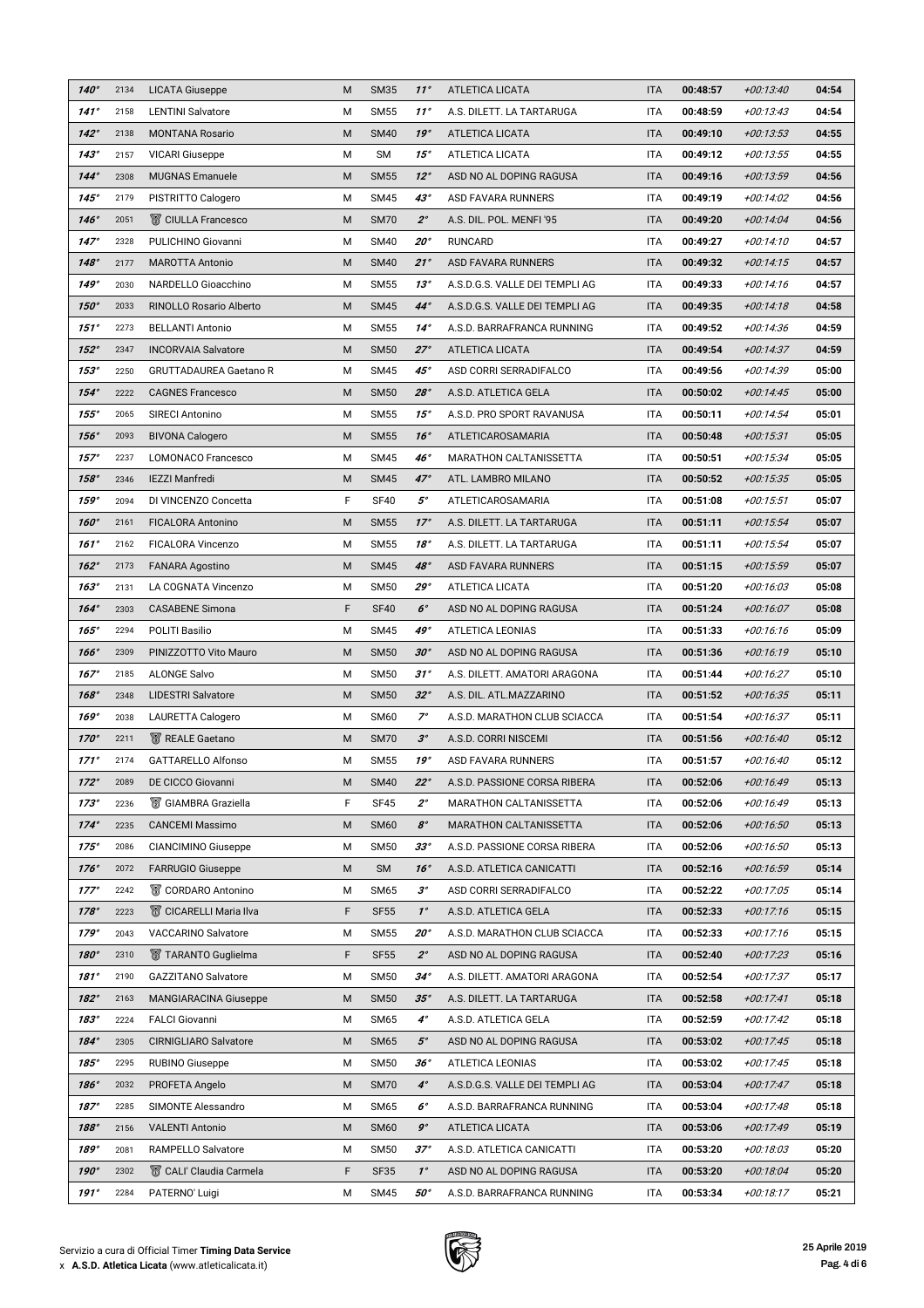| $192^\circ$ | 2175 | <b>GIGLIA Paolo</b>                | M           | <b>SM45</b> | 51°                   | <b>ASD FAVARA RUNNERS</b>                  | <b>ITA</b> | 00:53:34 | $+00:18:18$ | 05:21 |
|-------------|------|------------------------------------|-------------|-------------|-----------------------|--------------------------------------------|------------|----------|-------------|-------|
| 193°        | 2114 | <b>CARUSOTTO Maurizio</b>          | M           | <b>SM50</b> | 38°                   | <b>ATLETICA LICATA</b>                     | <b>ITA</b> | 00:53:41 | +00:18:24   | 05:22 |
| $194^\circ$ | 2144 | PERITORE Angelo                    | M           | <b>SM50</b> | 39°                   | <b>ATLETICA LICATA</b>                     | <b>ITA</b> | 00:53:41 | $+00:18:24$ | 05:22 |
| $195^\circ$ | 2248 | <b>GIARDINA Gaetano Giuseppe</b>   | M           | <b>SM45</b> | $52^{\circ}$          | ASD CORRI SERRADIFALCO                     | <b>ITA</b> | 00:53:47 | +00:18:30   | 05:23 |
| 196°        | 2165 | <b>SALA Giuseppe</b>               | M           | <b>SM40</b> | $23^\circ$            | A.S. DILETT. LA TARTARUGA                  | <b>ITA</b> | 00:53:52 | +00:18:35   | 05:23 |
| $197^\circ$ | 2130 | ■ LA COGNATA Mariangela            | F           | <b>SF50</b> | $2^{\circ}$           | <b>ATLETICA LICATA</b>                     | <b>ITA</b> | 00:53:56 | +00:18:39   | 05:24 |
| 198°        | 2150 | <b>RIZZO Giuseppe</b>              | M           | <b>SM50</b> | $40^\circ$            | <b>ATLETICA LICATA</b>                     | <b>ITA</b> | 00:53:59 | $+00:18:42$ | 05:24 |
| 199°        | 2243 | <b>DUMINUCO Gaetano</b>            | M           | <b>SM60</b> | $10^{\circ}$          | ASD CORRI SERRADIFALCO                     | <b>ITA</b> | 00:53:59 | +00:18:42   | 05:24 |
| 200°        | 2247 | ■ GIACHIN Antonella                | F           | <b>SF45</b> | $3^\circ$             | ASD CORRI SERRADIFALCO                     | <b>ITA</b> | 00:53:59 | $+00:18:42$ | 05:24 |
| 201°        | 2307 | <b>IAQUEZ Antonia</b>              | F           | <b>SF45</b> | $4^\circ$             | ASD NO AL DOPING RAGUSA                    | <b>ITA</b> | 00:54:05 | +00:18:49   | 05:25 |
| 202°        | 2229 | <b>IANNI Adriano</b>               | M           | <b>SM</b>   | $17^\circ$            | A.S.D. ATLETICA GELA                       | <b>ITA</b> | 00:54:16 | $+00:18:59$ | 05:26 |
| 203°        | 2227 | S GRANVILLANO Iolanda              | F           | <b>SF50</b> | $3^\circ$             | A.S.D. ATLETICA GELA                       | <b>ITA</b> | 00:54:21 | +00:19:04   | 05:26 |
| $204^\circ$ | 2040 | NICASTRO Agata                     | F           | <b>SF40</b> | $7^\circ$             | A.S.D. MARATHON CLUB SCIACCA               | <b>ITA</b> | 00:54:28 | $+00:19:12$ | 05:27 |
| $205^\circ$ | 2061 | <b>SAVARINO Giuseppe</b>           | M           | <b>SM50</b> | $41^\circ$            | A.S.D. PRO SPORT RAVANUSA                  | <b>ITA</b> | 00:54:44 | $+00:19:27$ | 05:28 |
| 206°        | 2231 | <b>MORSELLI Luigi Francesco</b>    | M           | <b>SM50</b> | $42^\circ$            | A.S.D. ATLETICA GELA                       | <b>ITA</b> | 00:54:51 | $+00:19:34$ | 05:29 |
| $207^\circ$ | 2324 | <b>IMPALLARIA Calogero</b>         | М           | <b>SM45</b> | 53°                   | <b>RUNCARD</b>                             | <b>ITA</b> | 00:54:57 | +00:19:40   | 05:30 |
| 208°        | 2334 | <b>LA ROSA Marcello</b>            | M           | <b>SM55</b> | $21^\circ$            | <b>READY TO RUN S.R.L.</b>                 | <b>ITA</b> | 00:55:13 | $+00:19:56$ | 05:31 |
| 209°        | 2085 | ALAIMO Angelo                      | M           | <b>SM60</b> | $11^\circ$            | A.S.D. PASSIONE CORSA RIBERA               | <b>ITA</b> | 00:55:13 | +00:19:56   | 05:31 |
| $210^\circ$ | 2035 | <b>ZAMBUTO Francesco</b>           | M           | <b>SM40</b> | $24^\circ$            | A.S.D.G.S. VALLE DEI TEMPLI AG             | <b>ITA</b> | 00:55:25 | +00:20:09   | 05:32 |
| 211°        | 2241 | <b>CIPOLLINA Carmelo</b>           | M           | <b>SM55</b> | $22^{\circ}$          | ASD CORRI SERRADIFALCO                     | <b>ITA</b> | 00:55:28 | $+00:20:11$ | 05:33 |
| 212°        | 2320 | <b>BORGIA Alberto</b>              | M           | <b>SM45</b> | $54^\circ$            | <b>RUNCARD</b>                             | <b>ITA</b> | 00:55:30 | $+00:20:14$ | 05:33 |
| 213°        | 2215 | ■ BIS Magdalena                    | F           | <b>SF</b>   | $1^{\circ}$           | <b>MEGA HOBBY SPORT</b>                    | POL        | 00:55:32 | $+00:20:15$ | 05:33 |
| $214^\circ$ | 2252 | <b>INSALACO Rita Maria Giuse</b>   | F           | <b>SF45</b> | $5^\circ$             | ASD CORRI SERRADIFALCO                     | <b>ITA</b> | 00:55:37 | +00:20:20   | 05:34 |
| 215°        | 2044 | <b>BUTTICE Gaetano</b>             | M           | <b>SM65</b> | $7^\circ$             | A.S.D. AIRONE CASTELTERMINI                | <b>ITA</b> | 00:55:43 | +00:20:26   | 05:34 |
| 216°        | 2050 | <b>RONDELLI Francesco</b>          | M           | <b>SM55</b> | $23^\circ$            | A.S.D. AIRONE CASTELTERMINI                | <b>ITA</b> | 00:55:43 | +00:20:26   | 05:34 |
| $217^\circ$ | 2238 | <b>VITELLO Giuseppe</b>            | M           | <b>SM50</b> | $43^\circ$            | <b>MARATHON CALTANISSETTA</b>              | <b>ITA</b> | 00:55:45 | +00:20:28   | 05:35 |
| 218°        | 2125 | <b>IAPICHINO Giuseppe</b>          | M           | <b>SM45</b> | 55°                   | <b>ATLETICA LICATA</b>                     | <b>ITA</b> | 00:55:45 | +00:20:28   | 05:35 |
| 219°        | 2183 | <b>VINCIGUERRA Angela</b>          | F           | <b>SF45</b> | $6^\circ$             | <b>ASD FAVARA RUNNERS</b>                  | <b>ITA</b> | 00:56:03 | +00:20:46   | 05:36 |
| $220^\circ$ | 2160 | DI GIOVANNA Andrea                 | M           | <b>SM65</b> | $8^\circ$             | A.S. DILETT. LA TARTARUGA                  | <b>ITA</b> | 00:56:11 | +00:20:54   | 05:37 |
| 221°        | 2319 | <b>BELLA Salvatore</b>             | M           | <b>SM40</b> | $25^\circ$            | <b>RUNCARD</b>                             | <b>ITA</b> | 00:56:15 | +00:20:58   | 05:37 |
| 222°        | 2327 | <b>W</b> PITRUZZELLA Maria Giovann | F           | <b>SF35</b> | $2^{\circ}$           | <b>RUNCARD</b>                             | <b>ITA</b> | 00:56:15 | +00:20:58   | 05:37 |
| 223°        | 2123 | <b>■ GRACI Lorenzo</b>             | М           | <b>JM</b>   | $2^{\circ}$           | <b>ATLETICA LICATA</b>                     | <b>ITA</b> | 00:56:31 | $+00:21:14$ | 05:39 |
| $224^\circ$ | 2091 | <b>SPALLINA Calogero</b>           | M           | <b>SM55</b> | $24^\circ$            | A.S.D. PASSIONE CORSA RIBERA               | <b>ITA</b> | 00:56:33 | $+00:21:16$ | 05:39 |
| $225^\circ$ | 2316 | <b>RUSSELLO Giuseppe</b>           | M           | <b>SM40</b> | 26°                   | <b>RUNCARD E.P.S. - ASD FRADICI RUNNER</b> | <b>ITA</b> | 00:56:35 | $+00:21:18$ | 05:40 |
| 226°        | 2145 | PICCIONELLO Antonio                | M           | <b>SM45</b> | 56°                   | <b>ATLETICA LICATA</b>                     | <b>ITA</b> | 00:56:36 | $+00:21:19$ | 05:40 |
| $227^\circ$ | 2056 | DI LIBERTO Carmelo                 | M           | <b>SM55</b> | $25^\circ$            | A.S.D. PRO SPORT RAVANUSA                  | <b>ITA</b> | 00:56:42 | $+00:21:25$ | 05:40 |
| 228°        | 2304 | CAUSARANO Guglielmo                | M           | <b>SM50</b> | $44^\circ$            | ASD NO AL DOPING RAGUSA                    | <b>ITA</b> | 00:56:42 | $+00:21:25$ | 05:40 |
| 229°        | 2082 | RESTIVO Calogero                   | M           | <b>SM35</b> | $12^{\circ}$          | A.S.D. ATLETICA CANICATTI                  | <b>ITA</b> | 00:56:48 | $+00:21:31$ | 05:41 |
| 230°        | 2141 | <b>NAPOLI Antonino</b>             | M           | <b>SM45</b> | $57^\circ$            | <b>ATLETICA LICATA</b>                     | <b>ITA</b> | 00:56:54 | $+00:21:38$ | 05:41 |
| 231°        | 2330 | <b>RINALLO Agata</b>               | F           | <b>SF45</b> | $7^\circ$             | <b>RUNCARD</b>                             | <b>ITA</b> | 00:57:02 | $+00:21:45$ | 05:42 |
| $232^\circ$ | 2023 | <b>FALSONE Maria Giuseppina</b>    | F           | <b>SF40</b> | $\mathcal{S}^{\circ}$ | A.S.D.G.S. VALLE DEI TEMPLI AG             | <b>ITA</b> | 00:57:06 | $+00:21:49$ | 05:43 |
| 233°        | 2196 | <b>CALCATERRA Carmelo</b>          | М           | <b>SM60</b> | $12^{\circ}$          | A.S.D. TRACK CLUB MASTER CL                | <b>ITA</b> | 00:57:18 | +00:22:01   | 05:44 |
| $234^\circ$ | 2200 | <b>GIUNTA Liborio</b>              | M           | <b>SM55</b> | 26°                   | A.S.D. TRACK CLUB MASTER CL                | <b>ITA</b> | 00:57:32 | $+00:22:16$ | 05:45 |
| $235^\circ$ | 2019 | <b>CAMMALLERI Calogero</b>         | М           | <b>SM50</b> | $45^\circ$            | A.S.D.G.S. VALLE DEI TEMPLI AG             | <b>ITA</b> | 00:57:44 | +00:22:27   | 05:46 |
| 236°        | 2135 | LUPO Baldassare                    | M           | <b>SM50</b> | 46°                   | <b>ATLETICA LICATA</b>                     | <b>ITA</b> | 00:57:50 | +00:22:33   | 05:47 |
| $237^\circ$ | 2272 | <b>ALEO Michalino Salvat</b>       | М           | <b>SM50</b> | $47^\circ$            | A.S.D. BARRAFRANCA RUNNING                 | <b>ITA</b> | 00:58:21 | +00:23:04   | 05:50 |
| 238°        | 2342 | <b>TURCO Nunzio</b>                | M           | <b>SM55</b> | $27^\circ$            | A.S.D. ATLETICA CANICATTI                  | <b>ITA</b> | 00:58:40 | +00:23:23   | 05:52 |
| 239°        | 2083 | <b>VALFRE' Sebastiano</b>          | M           | <b>SM55</b> | 28°                   | A.S.D. ATLETICA CANICATTI                  | <b>ITA</b> | 00:58:56 | +00:23:39   | 05:54 |
| $240^\circ$ | 2076 | <b>GIARDINA Calogero</b>           | M           | <b>SM35</b> | 13°                   | A.S.D. ATLETICA CANICATTI                  | <b>ITA</b> | 00:59:01 | +00:23:44   | 05:54 |
| $241^\circ$ | 2232 | <b>PERITORE Milena Cesira</b>      | F           | <b>SF45</b> | $\mathcal{S}^{\circ}$ | A.S.D. ATLETICA GELA                       | <b>ITA</b> | 00:59:25 | +00:24:08   | 05:56 |
| $242^\circ$ | 2209 | <b>&amp; ALARIO Francesca</b>      | $\mathsf F$ | <b>JF</b>   | $1^\circ$             | A.S.D. CORRI NISCEMI                       | <b>ITA</b> | 00:59:40 | +00:24:23   | 05:58 |
| $243^\circ$ | 2198 | <b>FALZONE Giuseppe Fabio</b>      | M           | <b>SM35</b> | $14^\circ$            | A.S.D. TRACK CLUB MASTER CL                | <b>ITA</b> | 01:00:02 | $+00.24.45$ | 06:00 |